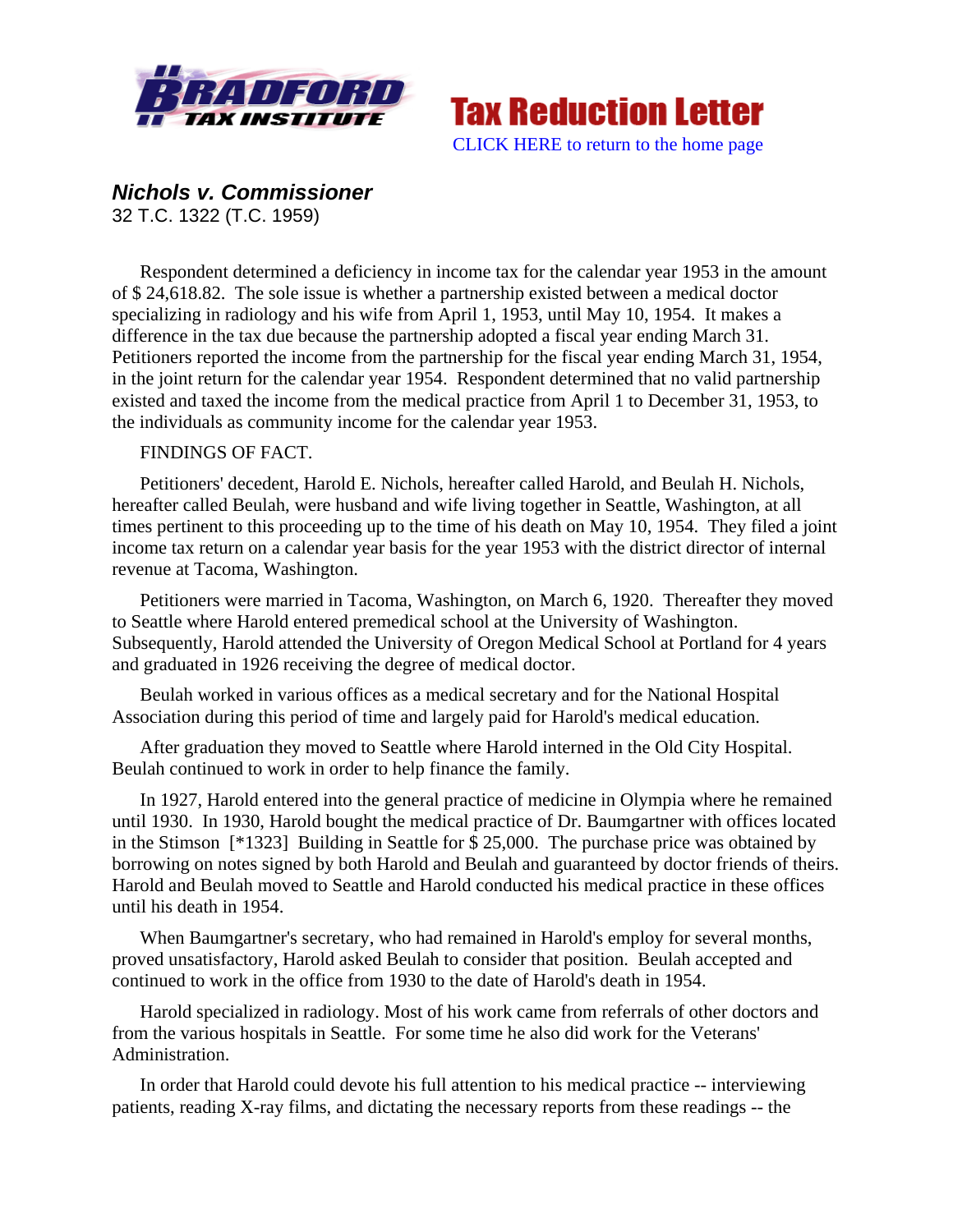complete clerical, as well as personnel management of the office, was assumed by Beulah. All policy decisions relating to the management of the office were referred to her.

In 1946, several radiologists in Spokane and Seattle asked Harold, who had become one of the leading radiologists in Washington State, to enter into a partnership with them. Harold insisted Beulah be present at the meetings dealing with the formulation of the partnership. Despite the objection of the other doctors to her presence at the meetings and to her position at Harold's office, Harold made his entrance into the partnership dependent upon Beulah's continuing to work in his office, as he felt her services were invaluable.

Beulah felt that she was entitled to be a partner and discussed the matter with Harold. Harold agreed but, because the other partners considered it a poor policy for a doctor's wife to be part of their business, they would not consent to her admission as a partner. Accordingly, Beulah was hired as a salaried employee.

After formulation of the partnership, each doctor maintained the same offices he had occupied before in Spokane and Seattle. Beulah's duties under the partnership were much the same as before. She continued to manage Harold's office in the Stimson Building, but also had the responsibility of depositing at the end of each month in the partnership account the net collections forwarded to Harold, as senior partner, from the other offices of the partnership. The accountants for the partnership worked exclusively with her.

In April 1953, Harold was forced out of the partnership partially because of the resentment felt by the other doctors toward Beulah's dominant position in her husband's office, and because the partners felt Harold was not contributing his share to the partnership. This partnership was terminated as of March 31, 1953.

 [\*1324] Agreeing that this was the opportunity to form a long-desired partnership between themselves, Harold and Beulah consulted their personal accountant for his advice. The accountant indicated his approval and suggested that for tax purposes the new partnership continue on the same fiscal year as the old partnership, which ended March 31 of each year.

Discussions were held with representatives of the accounting firm for the former partnership. Although the question arose whether under the Revised Code of Washington a doctor could have a partnership with a nondoctor, Harold was firm and adamant in his desire to have Beulah as a partner if possible under the law, because he felt that she had in reality become a part of his medical practice and he relied on her for many things for which he would not dare rely on anyone else in the office. An attorney was also consulted.

A decision was made to establish a new partnership of Harold and Beulah on the basis of 75/25 per cent division of capital, profits, and losses, with Harold having the 75 per cent interest because his professional status warranted his receipt of a greater share. Harold and Beulah agreed orally to form a partnership on this basis but no written partnership agreement was drawn.

The accounting firm of the former partnership set up books of account for the new partnership, using as the partnership name "Harold E. Nichols, M.D." Capital and drawing accounts were set up for each partner and the net profits for the year ended March 31, 1954, were credited to these accounts in the amounts of 75 per cent to Harold's account and 25 per cent to Beulah's account.

A partnership bank account was opened in the name of "Nichols, H. E., M.D. or B. -- Special Acct.," and the receipts of the business were deposited in this account. Either Harold or Beulah could draw checks on this account. An "Employer's Application For Identification Number" was filed with the Treasury Department, Internal Revenue Service, which showed the establishment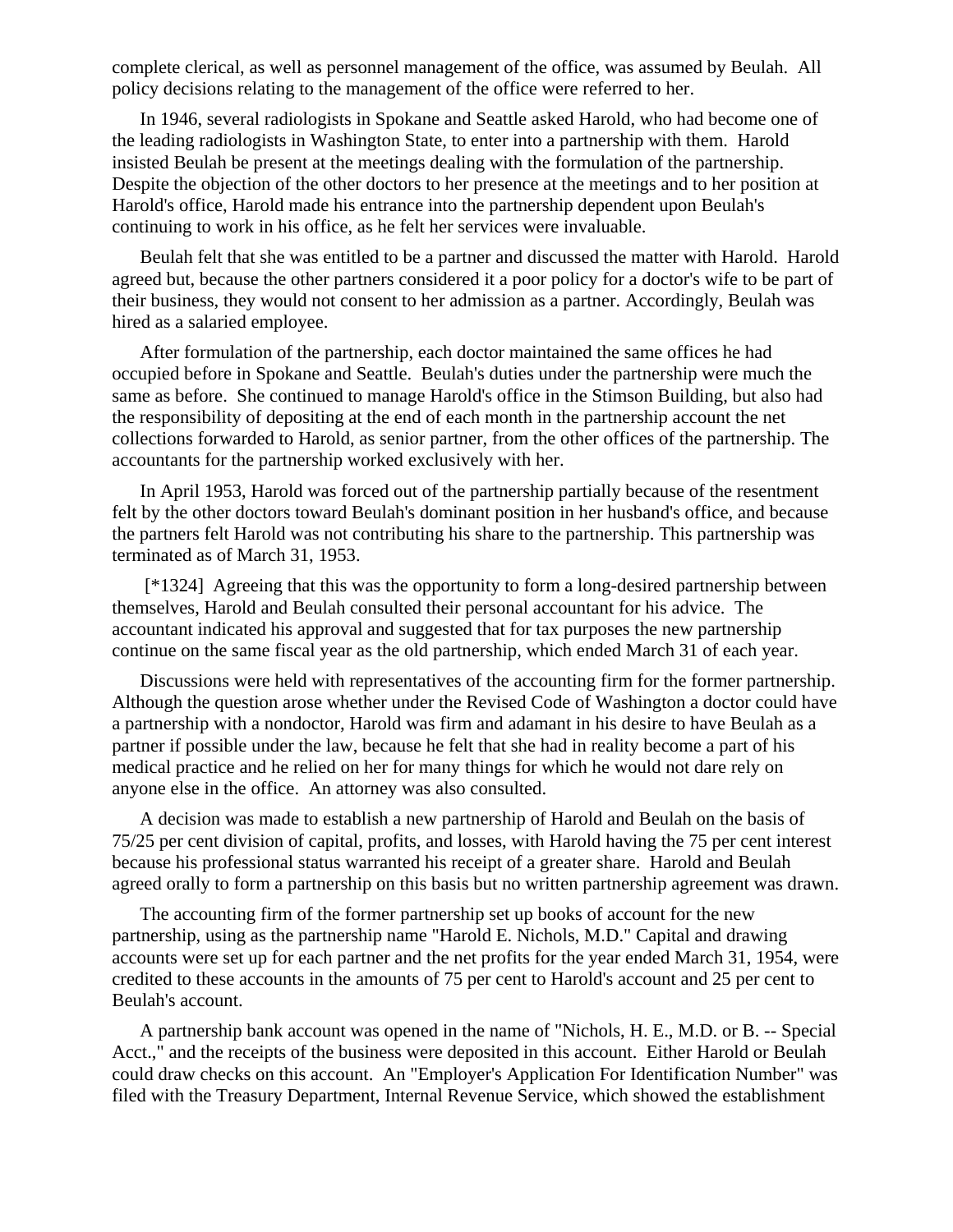of a partnership as of April 1, 1953, under the name of "Harold E. Nichols, M.D.," and showed the names of the partners to be "Dr. Harold E. Nichols and Mrs. Beulah H. Nichols." The partnership also filed an "Application for Certificate of Registration" and an "Employer's Status Report Under Washington Unemployment Compensation Act" with the appropriate officials of the State of Washington, and an "Application For Business License" with the City of Seattle, all of which showed substantially the same information as above regarding the establishment of the partnership of Harold and Beulah Nichols. The office employees were also told of the formation of the partnership. Harold's name alone appeared on the door of the office.

Under the agreement terminating the former partnership, Harold was entitled to retain all equipment, including an X-ray machine, [\*1325] furniture, and fixtures, in his office, together with all accounts receivable entered on the books of his office. The depreciated value of the tangible assets (about \$ 3,900) was carried over to the new partnership as the capital of the partnership, which the accountants credited to Harold's account. They did not consider the capital contribution to a partnership such as this to be important and simply entered the tangible assets on the books for depreciation purposes.

The new partnership elected to report its income on a fiscal year basis ending March 31, in part, at least, to avoid the doubling up of Harold's share of the old partnership income for the entire fiscal year ending March 31, 1953, with the medical income for the balance of the calendar year 1953. Partnership returns for the fiscal years ended March 31, 1954, and March 31, 1955, prepared by the accountants, were filed in the name of "Harold E. Nichols, M.D." and showed the business to be the practice of medicine and radiology. The gross receipts from the business or profession reported therein were \$ 89,948.51, and the net income reported was \$ 48,061.65. The respective partnership shares of income were reported as \$ 36,046.24 for Harold and \$ 12,015.41 for Beulah. The partnership return for the fiscal year March 31, 1955, was a final return and included the medical income from April 1, 1954, to May 10, 1954. Beulah signed these partnership returns following Harold's death in 1954. The entire income of the partnership was from the practice of radiology.

After termination of the old partnership, the division of services between Harold and Beulah remained much the same as it had been under the old partnership, although Beulah's responsibilities increased to some extent. Harold was responsible for the professional and technical operations of the business, interviewing patients, at times taking X-rays or supervising the technicians taking X-rays, reading the X-ray films, and dictating the necessary reports. Beulah had complete charge of the managerial, clerical, personnel, and financial affairs of the office and the business. She also helped prepare patients for X-rays at times and checked Harold's reports against the X-ray films and the dictaphone.

Harold's health declined rapidly in 1953 following the jolt of his dismissal from the previous partnership. Petitioners moved from their home to an apartment to make his life easier.

In late 1953, Harold was no longer able to devote full time to the office and a doctor was hired to assist him. Harold became more dependent upon Beulah and her responsibilities increased. She usually worked 7 days a week, having the sole management of the office of 7 employees. She made all appointments, handled the billing and banking, kept the books, purchased supplies, paid the bills, dealt with the accountants, checked Harold's reports, and often took the X-ray films home for Harold to read and dictate reports there.

 [\*1326] Beulah did not draw a salary from the new partnership. She deposited the earnings of the firm in a partnership account, and as the need arose transferred funds from the partnership account to a joint personal bank account on which both she and Harold drew checks. At times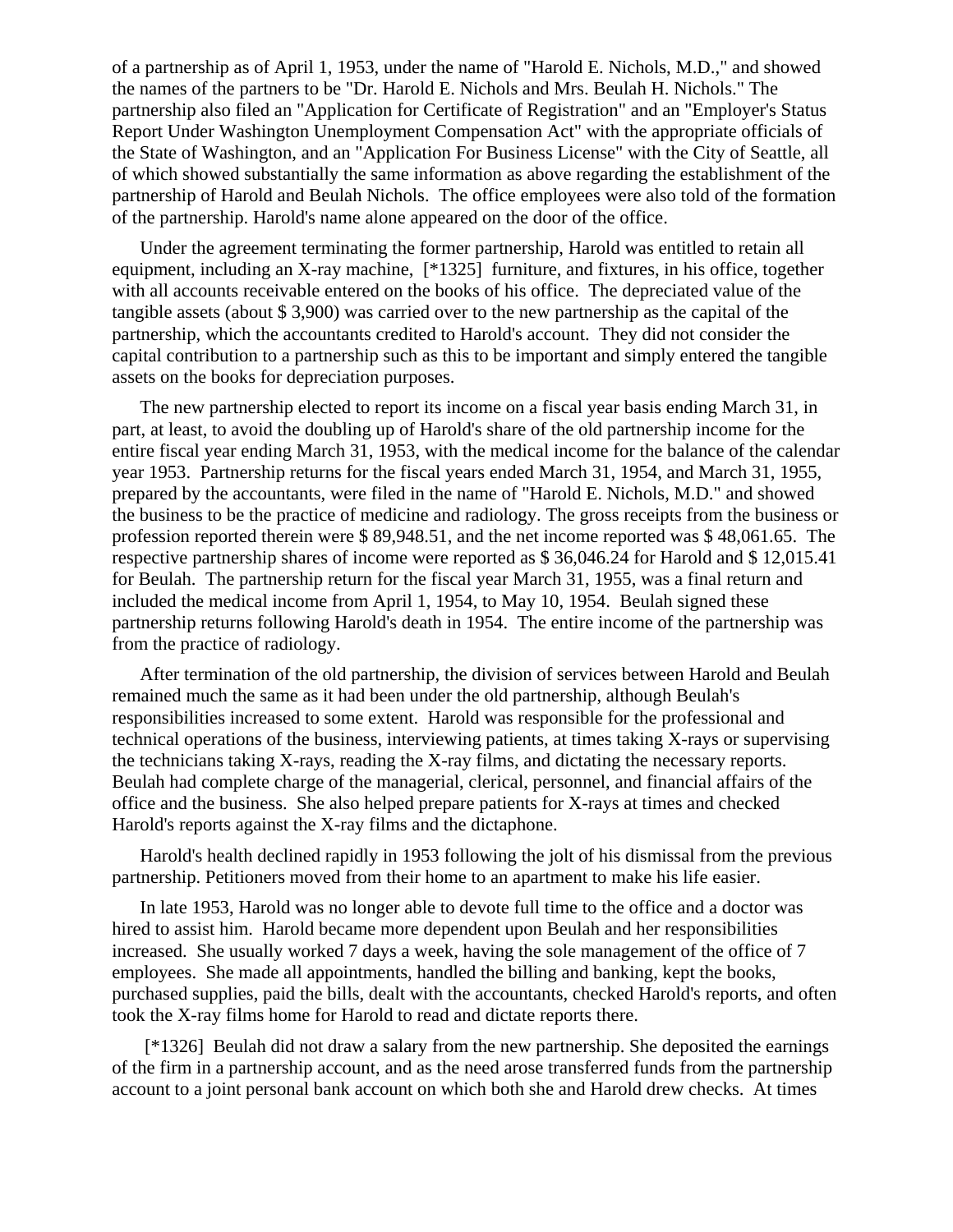Beulah drew funds on the joint account to purchase real estate and other items in her own name without first consulting Harold.

Upon his return from a trip in April 1954, Harold became seriously ill and died May 10, 1954. Beulah closed the office a month later and disposed of the practice.

The joint return filed for Harold and Beulah for the calendar year 1953 included Harold's share of the income from the former medical partnership for the entire fiscal year ending March 31, 1953, and also the salary of Beulah from that partnership to date of termination. No medical income from business after March 31, 1953, was included in that return but was included in the joint return for the calendar year 1954.

Washington is a community property State and Harold and Beulah did not enter into any written agreement for holding or disposing of their community property in a manner other than as provided in the community property law of the State.

In a notice of deficiency, respondent determined that the income from the practice of medicine and radiology for the period April 1, 1953, to May 10, 1954, was community income of husband and wife; that it was not partnership income as reported in the above-mentioned partnership return. He also determined that the calendar year had been established as the taxable year for Harold and Beulah to report their community income. As a result, in the deficiency notice the income from the medical practice from April 1, 1953, to December 31, 1953, was included as taxable income of petitioners for the calendar year 1953 and was eliminated from the taxable income reported for the year 1954.

Harold and Beulah formed a bona fide partnership for the conduct of Harold's radiology practice as of April 1, 1953.

## OPINION.

The precise question for our decision is whether the purported partnership between Harold Nichols, a radiologist, and Beulah Nichols, his wife, who managed the doctor's office and the business end of the practice, will be recognized as an entity entitled to use a fiscal year for accounting and reporting its income. Because of the community property laws of Washington and the privilege of husband and wife to file joint returns under the internal revenue law, we do not have before us the question involved in most family partnership [\*1327] cases, of which member of the family will be taxed with the income of the partnership.

A partnership is required to make a return of its income for the taxable year of the partnership, that is, for its annual accounting period, fiscal year or calendar year as the case may be. The partnership itself is not subject to tax but the partners are required to include in their return for the taxable year within which or with which the taxable year of the partnership ends their distributive shares of the partnership income. See *sections 181-187, I.R.C. 1939*, and Regulations 118, sections 39.181-187, applicable here. A partnership may report its income on a fiscal year consisting of 12 months ending on the last day of any month other than December, provided it has established an accounting period covering the same time and has kept its books in accordance therewith. *Sec. 41, I.R.C. 1939*, and Regs. 118, sec. 39.41.

The evidence in this case establishes that the purported partnership formed by Harold and Beulah was formed as of April 1, 1953, and that it chose a fiscal year for accounting purposes beginning on April 1 and ending on March 31, kept its books and records on the basis of that accounting period, and filed a return for its first fiscal year ending March 31, 1954, reporting its income for the period April 1, 1953, to March 31, 1954. Consequently, if the partnership was valid for tax purposes, the income of the partnership for that entire period was taxable to the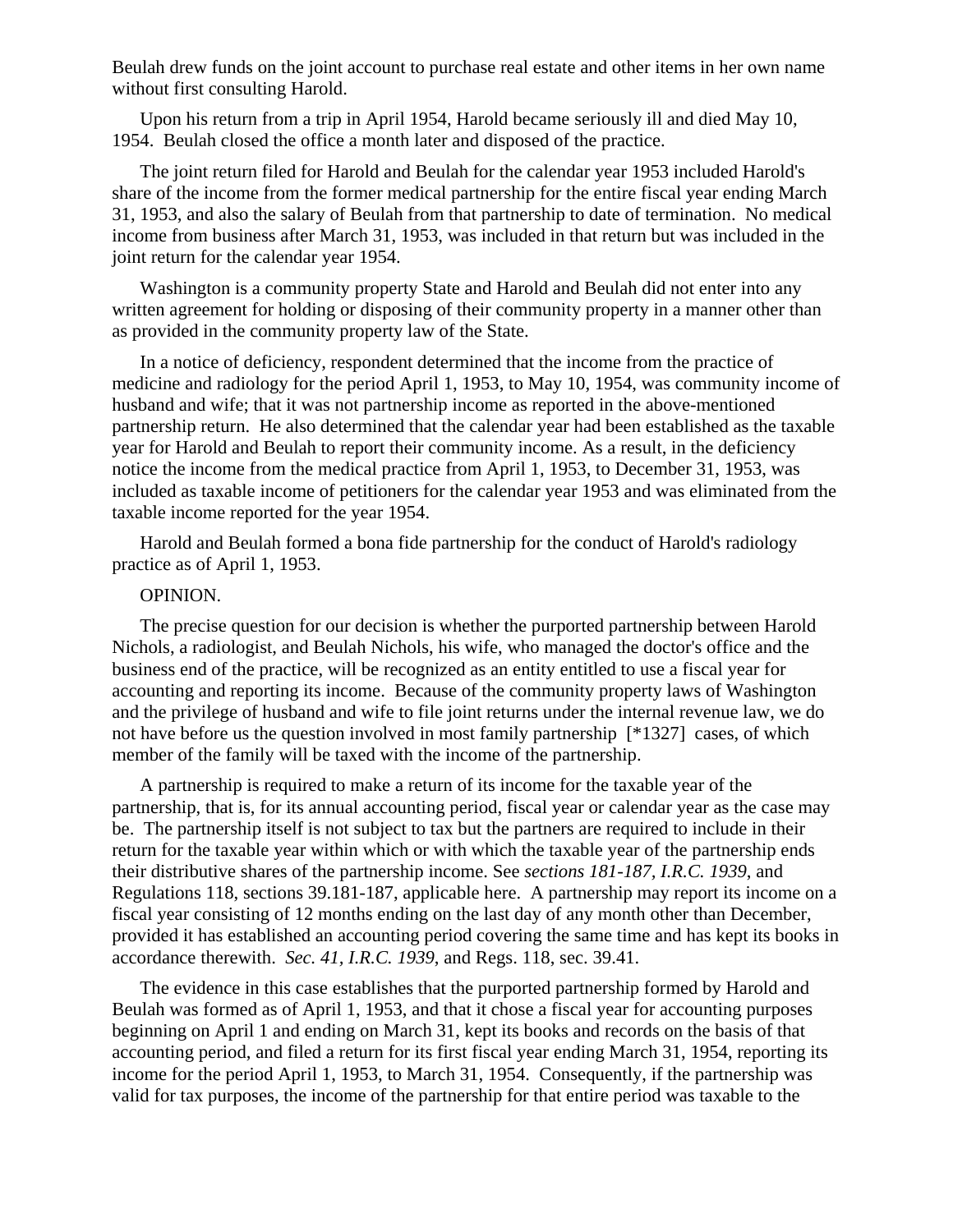partners in their calendar year 1954. Respondent determined that the partnership was a sham and invalid and refused to recognize it for tax purposes. He therefore taxed the income from the radiology practice for the period April 1, 1953, to December 31, 1953, to Harold and Beulah as community income for the calendar year 1953.

*Section 3797(a)(2), I.R.C. 1939*, defines partnership and partner as follows:

The term "partnership" includes a syndicate, group, pool, joint venture, or other unincorporated organization, through or by means of which any business, financial operation, or venture is carried on, and which is not, within the meaning of this title, a trust or estate or a corporation; and the term "partner" includes a member in such a syndicate, group, pool, joint venture, or organization. A person shall be recognized as a partner for income purposes if he owns a capital interest in a partnership in which capital is a material income-producing factor, whether or not such interest was derived by purchase or gift from any other person.

The Supreme Court said in *Commissioner v. Tower, 327 U.S. 280*, and repeated in *Commissioner v. Culbertson, 337 U.S. 733*, that a partnership is created "when persons join together their money, goods, labor, or skill for the purpose of carrying on a trade, profession, or business and where there is community of interest in the [\*1328] profits and losses"; and also that the question whether the family partnership is real for income tax purposes depends on "whether the partners really and truly intended to join together for the purpose of carrying on business and sharing in the profits and losses or both. And their intention in this respect is a question of fact." In the *Culbertson* case, the Court emphasized that the question is subjective --

whether, considering all the facts -- the agreement, the conduct of the parties in execution of its provisions, their statements, the testimony of disinterested persons, the relationship of the parties, their respective abilities and capital contributions, the actual control of income and the purposes for which it is used, and any other facts throwing light on their true intent -- the parties in good faith and acting with a business purpose intended to join together in the present conduct of the enterprise.

Considering all the factors mentioned in the above quotations in the light of the evidence in this case, we have concluded that Harold and Beulah really and truly intended to conduct the radiology business as a partnership with Harold providing the technical knowledge, skill, and legal qualifications for conducting the business, and Beulah providing the managerial, clerical, financial, and accounting services for the business, and that they carried out this intent.

Except possibly for the fact that the income was derived solely from fees which only Harold was licensed to charge and collect, there was every reason for Harold and Beulah to form a partnership to carry on this business when Harold was eliminated from the old partnership. Beulah had worked with him throughout his medical career and undoubtedly contributed a great deal to his success. She intended to continue devoting her full time to the office and it was only natural that with the other doctors not around to object she would exercise even more control over the business and financial affairs of the office than she had before. While no direct charge was made to patients for Beulah's services, they nevertheless played a necessary and integral part in the production of the income of the partnership. We know of nothing in the tax law which requires that the services of a partner be reflected directly in the charges which produce the partnership income in order that he or she be recognized as a partner for tax purposes.

Beulah had also contributed to whatever capital was needed for and put into this business, both because her efforts had helped pay for it and because she was part owner thereof under the community property laws of Washington. While the business of providing medical services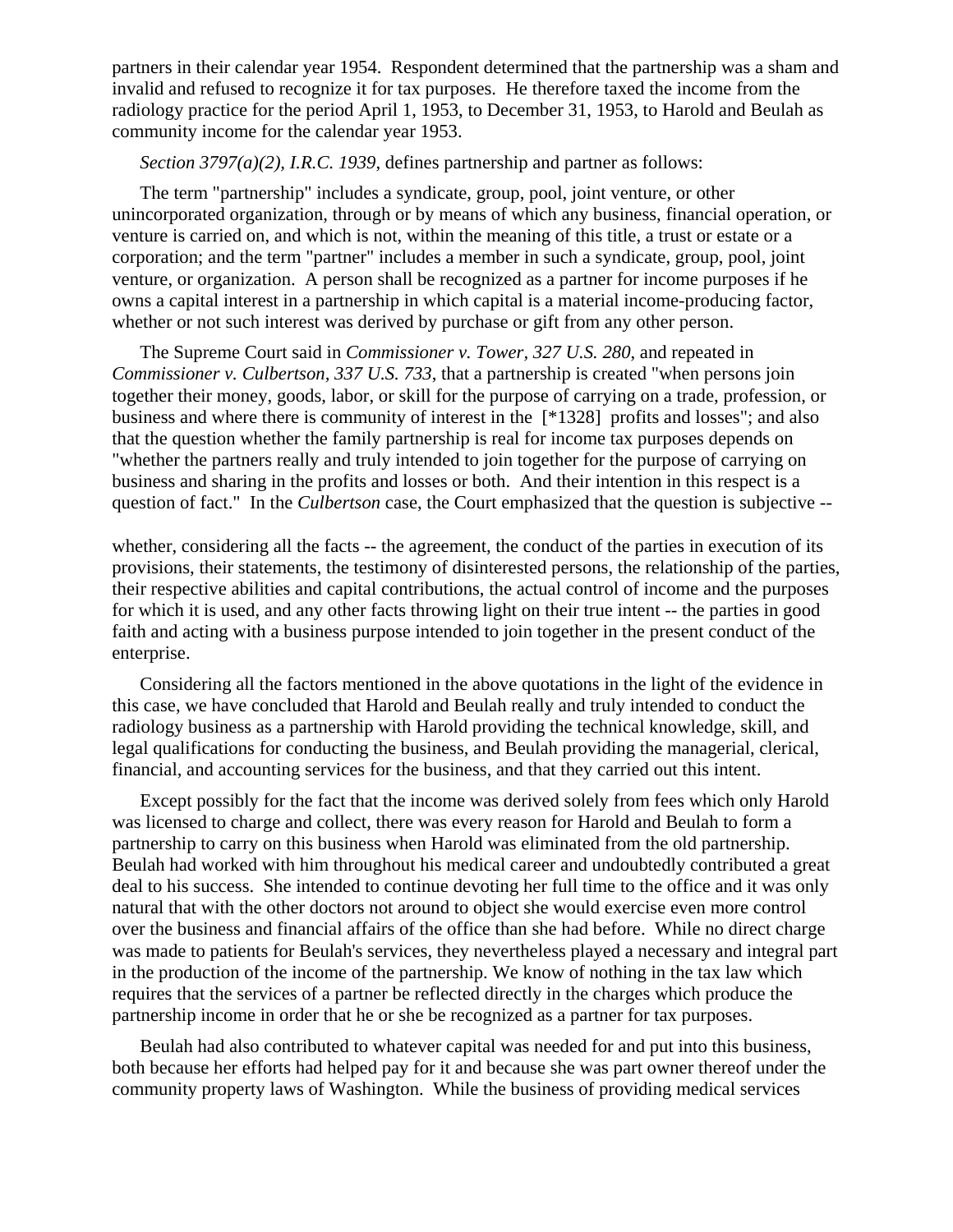would usually be considered a personal service business in which capital is not normally considered a material income-producing factor, X-ray equipment and supplies were necessary for Harold to perform this particular type of personal service, and it [\*1329] might well be said that the capital contributed here was a material income-producing factor.

As proof that Harold and Beulah actually formed a partnership and conducted the business in that form, we have the testimony to that effect of Beulah, Kay Farrington, a long-time employee in the office, and of the two accountants who were consulted and set up the books for the partnership; documentary evidence that applications were filed with various State and Federal agencies in which it was stated that the new business was a partnership comprised of Harold and Beulah as partners; and uncontradicted evidence that the books were set up on a partnership basis and capital accounts were established for each partner, that a partnership bank account was opened into which all the income of the business was deposited and upon which both partners were authorized to draw, and that Beulah had almost complete control of the management and financial end of the business.

 It is true that the partnership agreement was oral, but that is not fatal. *Seattle Renton Lumber Co. v. United States, 135 F. 2d 989* (C.A. 9). The fact that the business was conducted in Harold's name alone and only his name appeared on the door of the office was natural in view of the fact that only Harold was licensed to practice medicine. They did not intend that Beulah participate in the medical services rendered, but this does not preclude the intent to conduct the business as between themselves as partners. The services rendered by Beulah, while of a different nature from those rendered by Harold, were of sufficient importance to justify her participation in the profits of the business, and this she did.

Respondent argues that the partnership was a sham because it had no business purpose and was established for the sole purpose of tax avoidance. We think the evidence shows that the partnership was not a sham but was established in fact -- whatever the purpose in forming it might have been. It is quite likely that one of the principal reasons for forming the partnership was to continue the fiscal year basis of reporting income used by the old partnership and thus avoid having taxed in 1 year the income of about a year and three-quarters. But this is not the kind of tax avoidance condemned by *Lucas v. Earl, 281 U.S. 111*, and other family partnership cases, where the purpose was to have the income taxed to someone other than the person who earned it. Undoubtedly tax considerations play a large part in the decision of many taxpayers to choose a fiscal year for reporting income. So unless there is some other reason this partnership was invalid for tax purposes, we do not think this so-called tax avoidance purpose would justify ignoring the partnership and denying it the right to choose a fiscal year for accounting and reporting its income.

Respondent also argues that there was no business purpose for [\*1330] forming this partnership within the rule of the *Culbertson* case. We do not understand the phraseology used in the *Culbertson* case, "acting with a business purpose," to mean that the formation of a partnership was vital or even beneficial to the conduct of the business. If the individuals decide to pool their capital and/or efforts in a business and choose the partnership form for conducting the business and actually conduct it in that form, we believe that is what is required. The fact that the business could have been conducted just as well in some other form is not controlling. That is only one factor to be considered in determining the true intent of the parties. As said at page 744 of the *Culbertson* opinion:

If, upon a consideration of all the facts, it is found that the partners joined together in good faith to conduct a business, having agreed that the services or capital to be contributed presently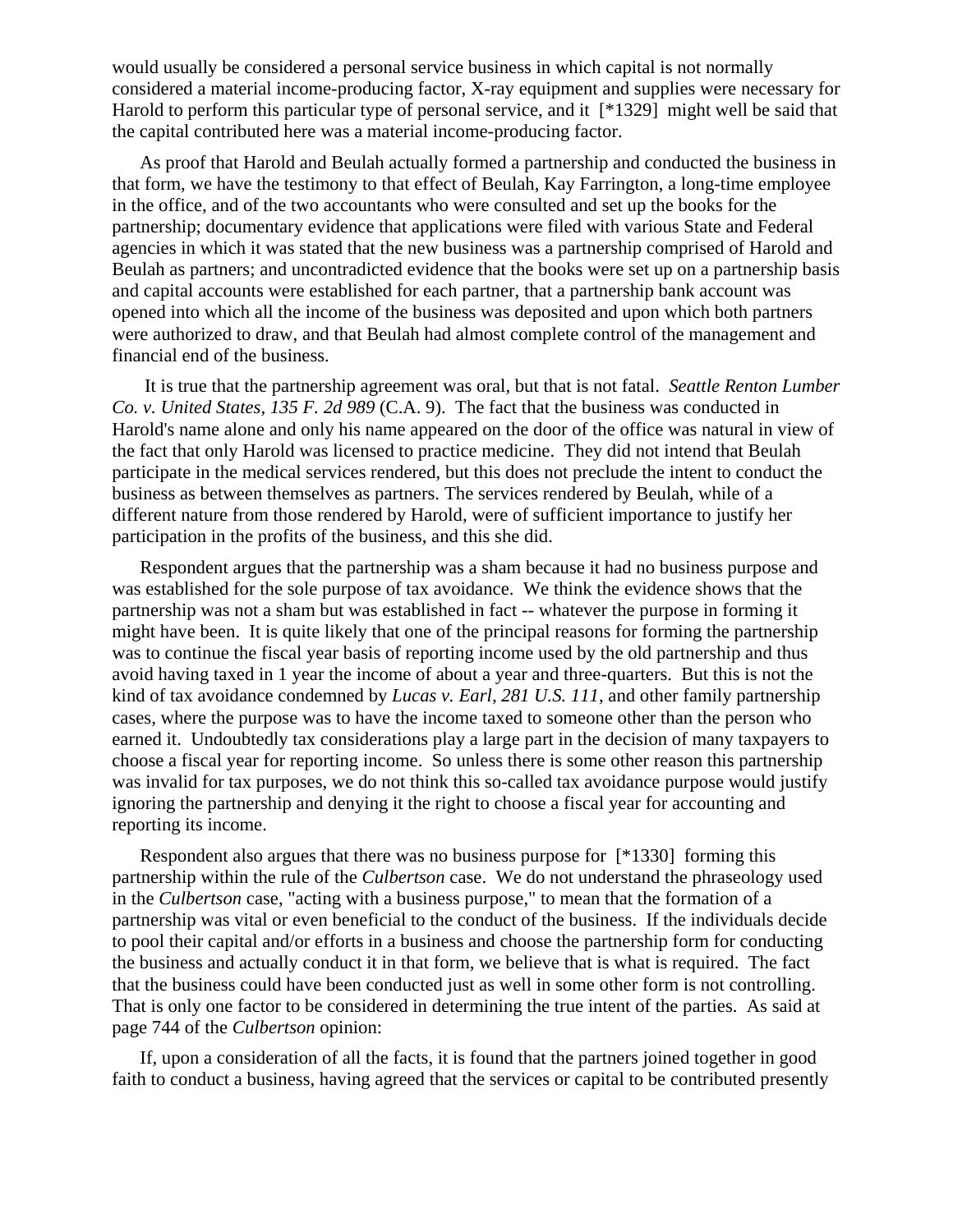by each is of such value to the partnership that the contributor should participate in the distribution of profits, that is sufficient.

Respondent suggests that because of the professional nature of the business, the statutory requirements as to licensing and prohibition against fee splitting by a professional practitioner, and also because of the community property laws of Washington, it is doubtful that a partnership between Harold and Beulah would be held valid under Washington law. He cites no authorities to support this suggestion and we are not convinced from reading the Washington statutes cited that this would be true. The evidence tends to indicate that the partnership was recognized by the State of Washington -- at least it was reported as such to State agencies -- and there is no evidence that the State questioned this status. But we do not have to decide the legality of this partnership under Washington law because, as respondent admits, it would go only to the bona fides of the partnership agreement, because it is well established that the legality or illegality of the partnership under State law is not determinative of the question whether a partnership exists for Federal tax purposes. *Commissioner v. Tower, supra*; *Rev. Rul. 58-243, 1958-1 C.B. 255*, and cases cited therein. And with respect to its effect on the bona fides of the partnership, the independent accountant consulted by Harold testified that when he raised the question of the legality of such a partnership, Harold insisted that he wanted to form this partnership if it was at all possible to do so.

The only case cited to us involving the validity, for tax purposes, of a husband and wife partnership where the income was from professional fees is *Humphreys v. Commissioner, 88 F. 2d 430* (C.A. 2), reversing *33 B.T.A. 1081*. In that case two lawyers, one of whom was also a C.P.A., formed a partnership with their wives for the conduct of a public accounting and auditing business specializing in Federal tax matters. The wives contributed the original capital to the firm, [\*1331] but neither was a lawyer or an accountant and neither participated actively to any extent in the conduct of the business. The Board of Tax Appeals, relying on *Lucas v. Earl, supra*, found that the partnership derived its income from personal services and that the husbands could not relieve themselves of tax liability thereon by an agreement that their wives share in the earnings. The Court of Appeals for the Second Circuit reversed, recognizing that the capital contributed by the wives was necessary for the conduct of the business and they were in every sense true partners and not just assignees of the income of their husbands. The court said at page 432:

We find no justification for treating their profits from the firm as income derived from the earnings of their husbands. Indeed, we do not understand that counsel for the Commissioner now contend that there was not a genuine partnership between Humphreys and Day and their wives. What they do insist upon is that because the wives were neither lawyers nor accountants it is against public policy to recognize them as having the relation of partners for purposes of taxation. This contention does not seem to have prevailed or even to have been mentioned by the Board in its opinion. \* \* \*

While the *Humphreys* case is distinguishable on the facts from this case, see *Thomas M. McIntyre, 37 B.T.A. 812*, and was concerned with the taxation of income between partners rather than the validity of a partnership for purposes of accounting and filing returns, it does indicate that the Court of Appeals felt the recognition, for tax purposes, of a partnership between a professional person and nonprofessional person in a business wherein the income was all derived from professional fees does not violate public policy.

We are not unmindful of the statement made by this Court in *Robert P. Scherer, 3 T.C. 776, 793*: